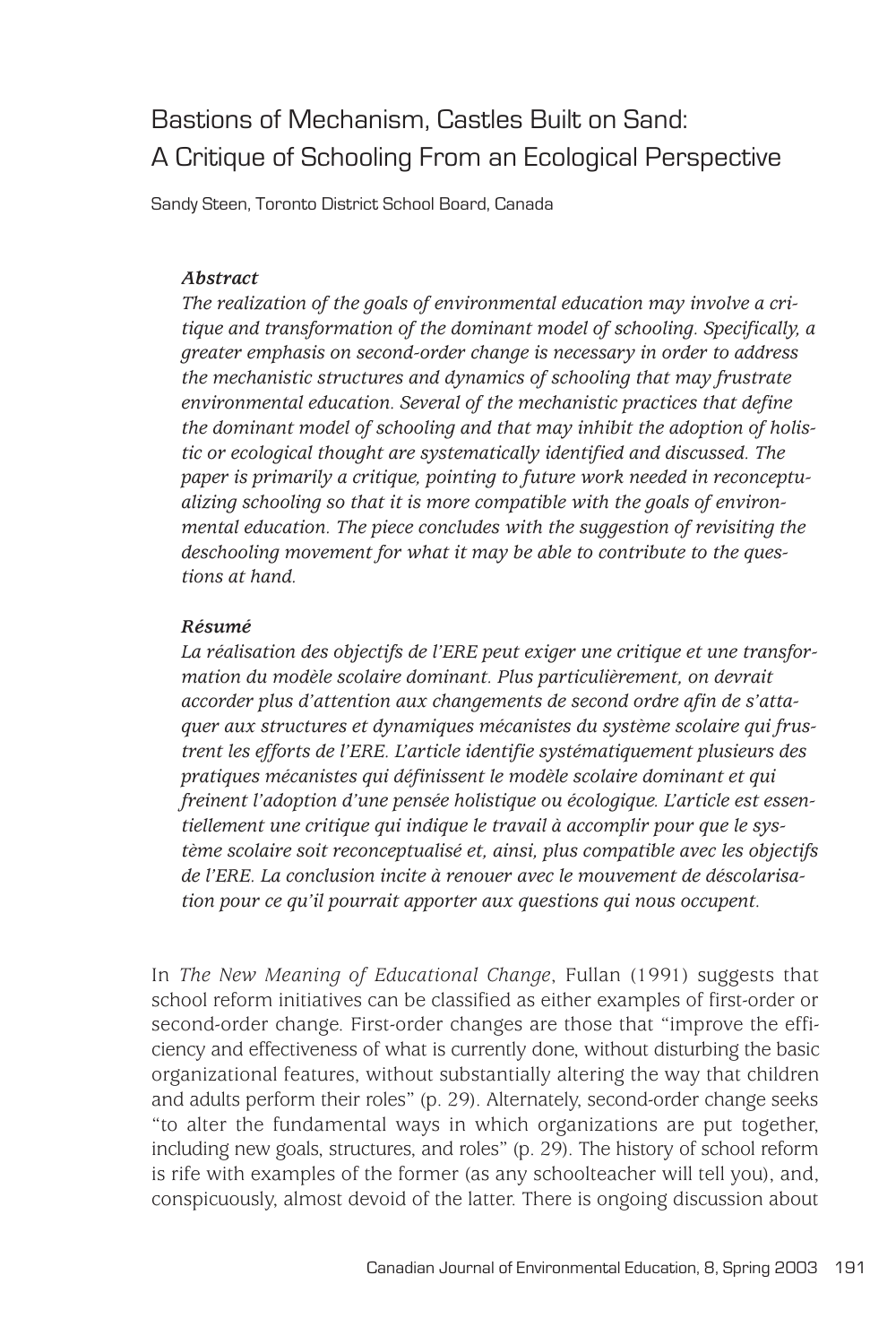what books to teach, what topics to include in the curriculum, where fieldtrip funding should come from, what report cards should look like, and whether or not to adopt the semester system. Missing, or going relatively unheard, by way of example, is debate on the merit of the entire age-segregated grade system, the worth of a mandated, as opposed to emergent, curriculum, or the value of classroom-based learning in general. The underlying assumption at work here is that we need only "iron out the kinks" or perfect the details of how we currently deliver education, for the way we school, or the macro model of schooling that we have embraced, is somehow inevitable or at least infallible. The proposition that our schooling model could be either of these things is, of course, nonsense.

As an environmental educator, I want to suggest that if schools are to be effective in realizing the goals of environmental education and addressing the ecological crisis, greater emphasis on second-order educational change is required. Specifically, schools will need to find ways to move beyond the mechanism that currently defines their practices (practices which therefore run counter to the goals of environmental education), and will need to embrace a more organic, systemic, holistic, or ecological approach to education. Paradoxically, this may mean looking beyond formal education models to see what elements schooling can borrow from the deschooling movement—a movement that is potentially highly compatible with holistic thought.

To cut to the chase, what are the goals of environmental education? While the wording of the answer to this question varies, the two refrains that I see over and over again in environmental education statements of purpose are, on the one hand, the development of an awareness or an understanding of the environment, and, on the other, the development of a willingness to act towards it in a positive manner. (These are obviously related, for one would be hard-pressed to act positively toward something if one did not understand what was in its interest.) These are general goals, to be sure, but I think they are commonly shared, or are the common denominator between the multiple strands or possible conceptualizations of environmental education. So what, then, do we mean by "the environment" and what can it teach us? The environment can be understood as being composed of ecosystems that have developed practices of organization that sustain a web of life. Capra (1999) summarizes these practices this way:

The ecosystems of the natural world are sustainable communities of plants, animals, and microorganisms. There is no waste in these ecological communities, one species' waste being another species' food. Thus matter cycles continually through the web of life. The energy driving these ecological cycles flows from the sun, and the diversity and cooperation among its members is the source of the community's resilience. (p. 1)

What is already becoming apparent with this description, through words such as "communities," "cycles," "flows," "diversity," and "cooperation," is that an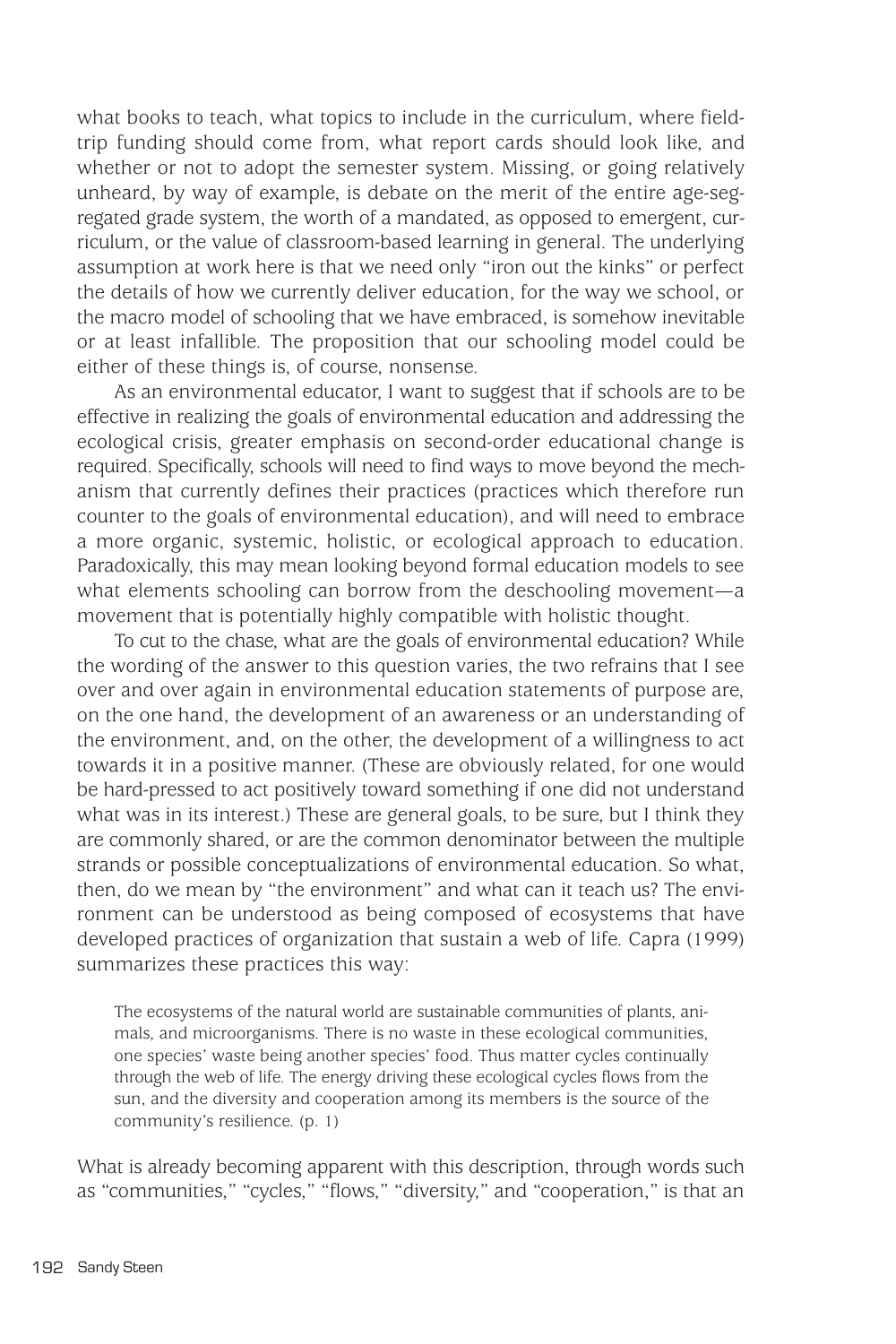atomistic way of thinking that focuses on static objects and separateness, rather than a holistic one that explores relationships and embeddedness, may prove insufficient for an understanding of the environment. Put another way, perhaps only by embracing systems thinking, which "implies a shift of focus from objects to relationships" (Capra, 1999, p. 4), can we learn about ecosystems, and learn how to live sustainably from them. Understanding the environment, and acting towards it in a positive way involves, at least in part, being able to think in a holistic manner.

Yet what we find when we examine the dominant model of schooling that our society employs is not a system based on ecological principles or one with much apparent interest in holistic thought. Rather, schools, as we now know them, appear as bastions of mechanism, or monuments to mechanistic thought. The spirit of mechanism permeates them entirely—elements of reductionism, separation, and specialization can be witnessed at every level in their operation, and, not in the least bit surprisingly, as a result they perpetuate mechanistic thinking or a mechanistic worldview. Our fanatical though perhaps unconscious devotion to mechanism in how we school makes nearly impossible the adoption of any ecological thought. Yet, as already discussed, this type of thought is one of the goals of environmental education. The pertinent question to ask, it seems, is can a holistic message be conveyed through a mechanistic medium? If the oft-quoted McLuhan (1965) line holds true and "the medium is the message" (p. 7), then our model of schooling is in desperate need of some second-order change before the goals of environmental education can be met.

As it will form the foundation of my critique of schooling throughout this piece, before proceeding it is worth clarifying what is meant by mechanism, and a mechanistic worldview. Mechanism refers to understanding through compartmentalization and using an empirical or objectivist approach to make sense of isolated information. When coupled with a worldview—a "set of values, of conceptual structures, of implicit assumptions or presuppositions about the nature of reality" (Elshof, 2001, p. 11)—we end up with an understanding of the world in which:

- The whole is the sum of its parts.
- Phenomena and events are viewed in isolation.
- The observer is separate from what she observes. Complete objectivity is achievable, especially as the observer can isolate facts from values.
- Rational knowledge and cerebral thinking are separate from and superior to the emotional, the intuitive, the spiritual.
- [There is] a preference for analysis, reduction (understanding phenomena by reducing them to their separate parts) and convergent focus.
- Problems are seen in linear problem/solution and cause/effect terms. A "technical fix" is possible.
- Knowledge is divided into separate subjects/disciplines and into separate modes of experience (economic, environmental, political, social, etc.).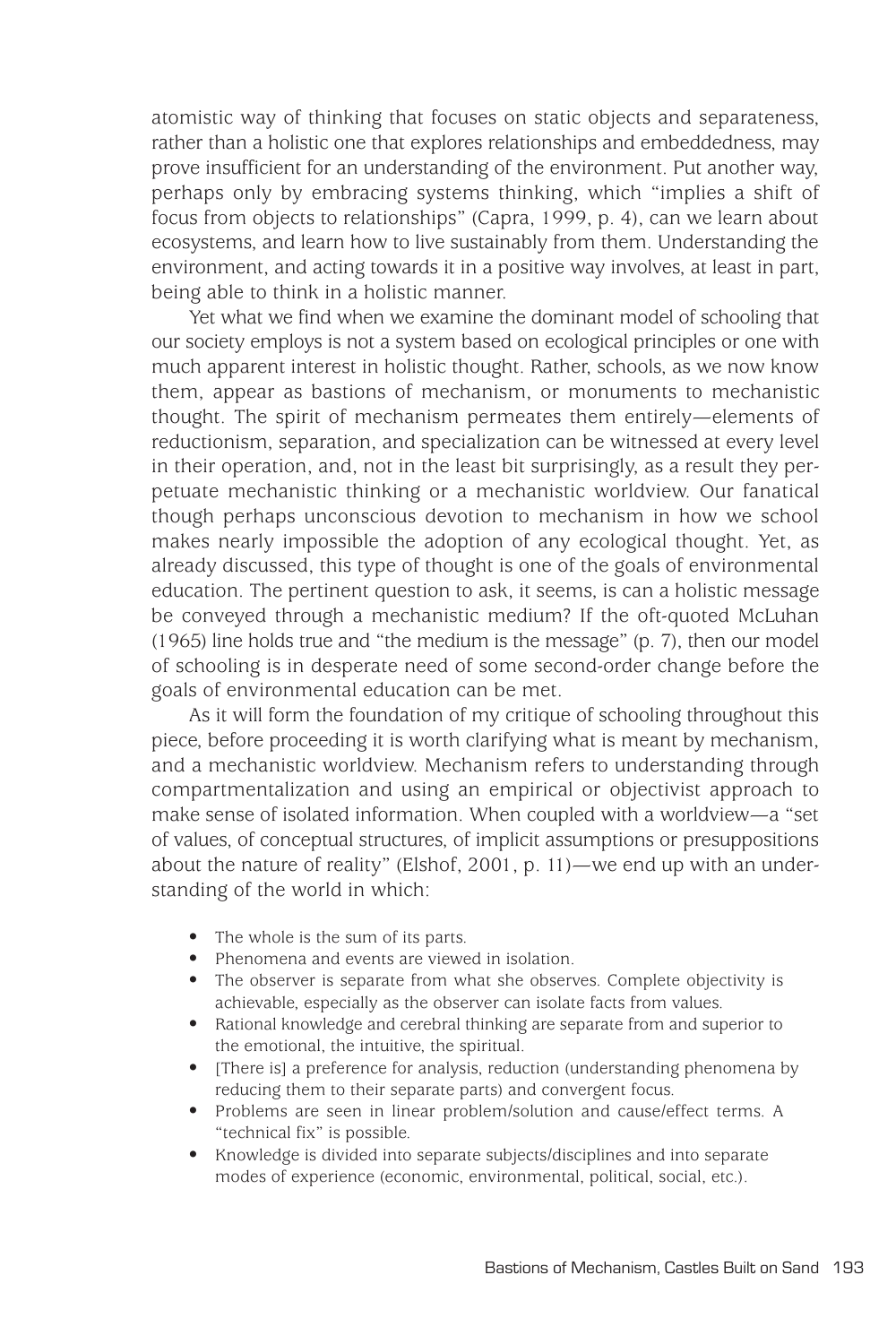- Humans are distinct from the natural world and natural systems; they can control and dominate both.
- The fragmented nature of reality—and our own physiology and psychology occasionally requires the knowledge and skills of experts upon whom we can rely. (Pike & Selby, 1988, p. 29)

When comparing these tenets with the principles of ecosystems outlined by Capra (1999) earlier, it is obvious that the discord between the two is extensive. Throughout one we find the themes of reduction, separation, atomism, and domination, and throughout the other networks, systems, flows, relationships, wholeness, reciprocity, and synergy. It is because of this discord that a mechanistic worldview cannot ensure an understanding of organic systems. And because schooling, as we know it, is grounded in this mechanistic worldview, it can be thought of as anti-ecological.

It should now be apparent how a mechanistic worldview contrasts with ecological or systems thinking. What remains is to work through the dominant model of schooling and unmask the mechanism that defines it in order to support the charge that schools themselves are anti-environmental. This is not hard to do if we examine the distinguishing characteristics of this schooling model and look to see how the themes of reductionism, separation, and specialization are played out in each of them. The numbered items below represent several of the typical characteristics of traditional schools (Farrell, 2001). What follows each is a discussion of the mechanism inherent in this characteristic. (I should state at this point, before the charges of hypocrisy are raised, that the mechanism involved in my own method here has not eluded me. That this manner of presenting the topic seems most appropriate reveals just how deep the problem runs!)

1. One hundred to several hundred children/youth are assembled (often compulsorily) for a period of time in a building called a school. Perhaps what is most obviously mechanistic about our conception of schooling, if we are watching for the theme of separation, is the general requirement for a separate "building called a school." This aspect of our schooling model is so basic that it may be frequently overlooked, yet it also has important implications and is central to the argument being made here. Namely, if people are being educated in a school, then they are not, at least during that time, being educated elsewhere. Students are being "separated-out" from other environments that they may find themselves in where they would have the opportunity "to grasp and live out their interdependence" (Smith, 1992, p. 94) with others, and with their local built and natural environments. They are centrally located in school buildings that exist for the purpose of educating them. This necessarily has to limit their opportunity to directly experience the world beyond school, and to learn from this experience, a fact that has not gone unnoticed by those writing on education and the environment: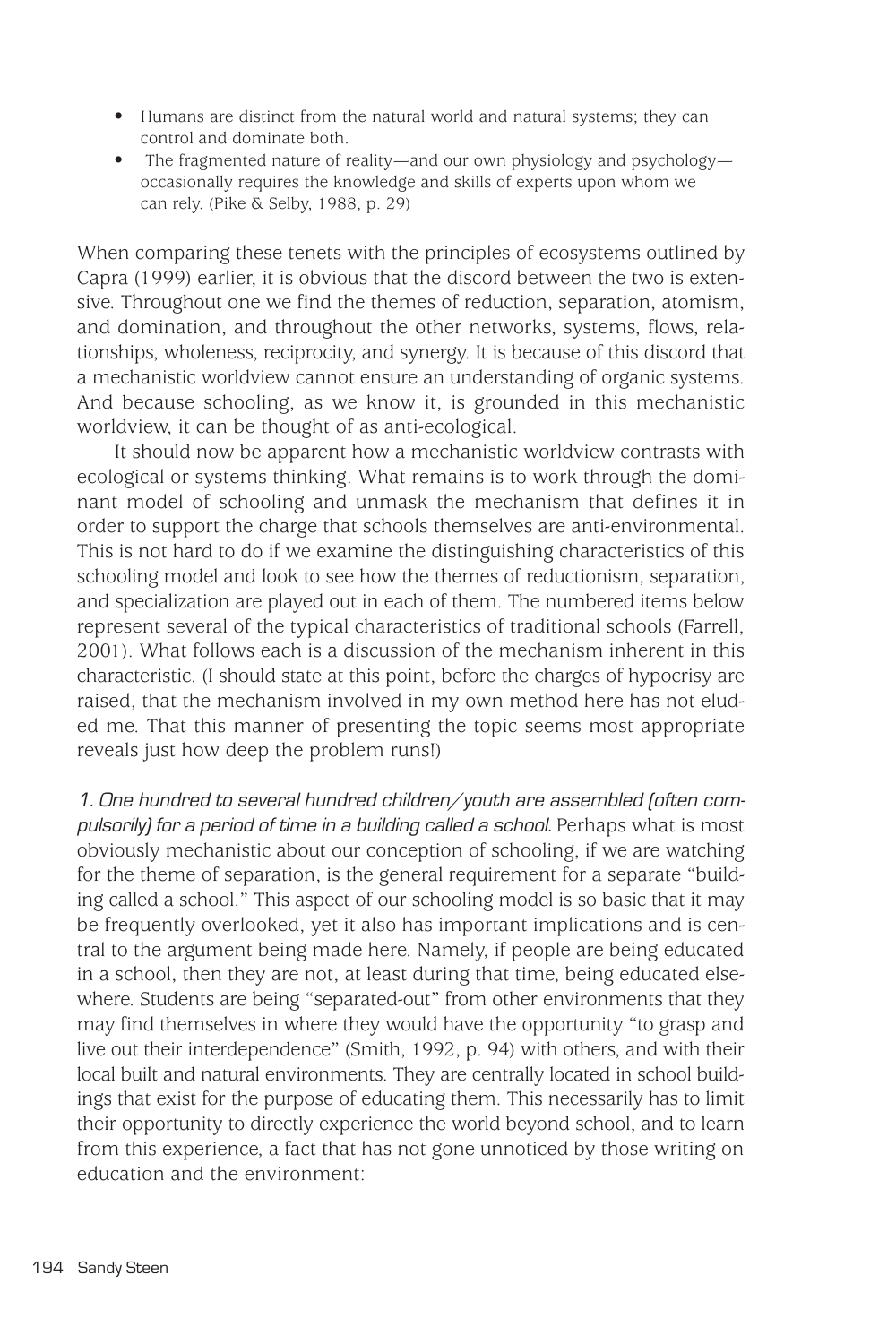Nearly all school instruction occurs in classrooms cut off from the natural environment. Within four walls, the world is generally studied at a distance, from books or behind glass, or from the images of films and videotapes. The contact with the earth, animals, plants, and weather that would have been the stuff of the education of children in pre-modern societies is mediated in contemporary schools. (Smith, 1992, p. 61)

Of course, the problem with separation in this context is not only that it removes people from the beyond-school world for certain periods of time, but also that, because of the dualistic thinking that accompanies mechanism, it validates certain forms of learning over others, namely school learning over any other forms. To return to Smith again: "With the exception of the rare field trip, children only go outside to play. We teach them, by inference, that real learning happens inside and is composed of something other than their own natural observation" (p. 61).

2. The age of these children/youth ranges from approximately 6 or 7 to between 12 and 18. More will be said about age grouping shortly (see point 7), but at this point we can identify, and wonder at the reasons behind, the mechanism inherent in selecting this age range for schooling. Clearly a mechanistic rationale must underlie the belief that those between 6 and 18 years must be schooled—the age boundaries are clearly delineated to sort these people out from the rest of society. What is it that starts when a child is 6 and ends when he or she is 18 that makes him or her an obvious candidate for schooling? I suspect that this has something to do with ideas about a child's sufficient independence from parents (although this logic would not explain daycare) at the lower end, and ideas about the start of adulthood, and therefore gainful employment, at the upper end. Regardless of the reasons for it, what is obviously mechanistic about this point is that a clearly defined age-bracket is being singled out of the entire possible age range as the population needing schooling. Because this schooling is to occur, as we have already discussed, in a site separate from the rest of society (that is, a "school"), this age group is to be separated from other people of other ages.

3. Students are at school for 4 to 6 hour per day. By separating out 4 to 6 hours of the day for formal education or official learning, the other 18 to 20 hours come to be understood to be time when learning does not, or need not, occur. This is simply an extension, as pertains to the issue of time, of the Smith quotation above that identified the perception of "real learning" happening in the physical school place. This is a separation or reduction of the day into certain periods of time that are given over to certain functions.

4. At school, students are divided into groups of 20 to 50. The population has already been divided and separated, and here we have the further reduction of students into "manageable" class allotments. First a student group has been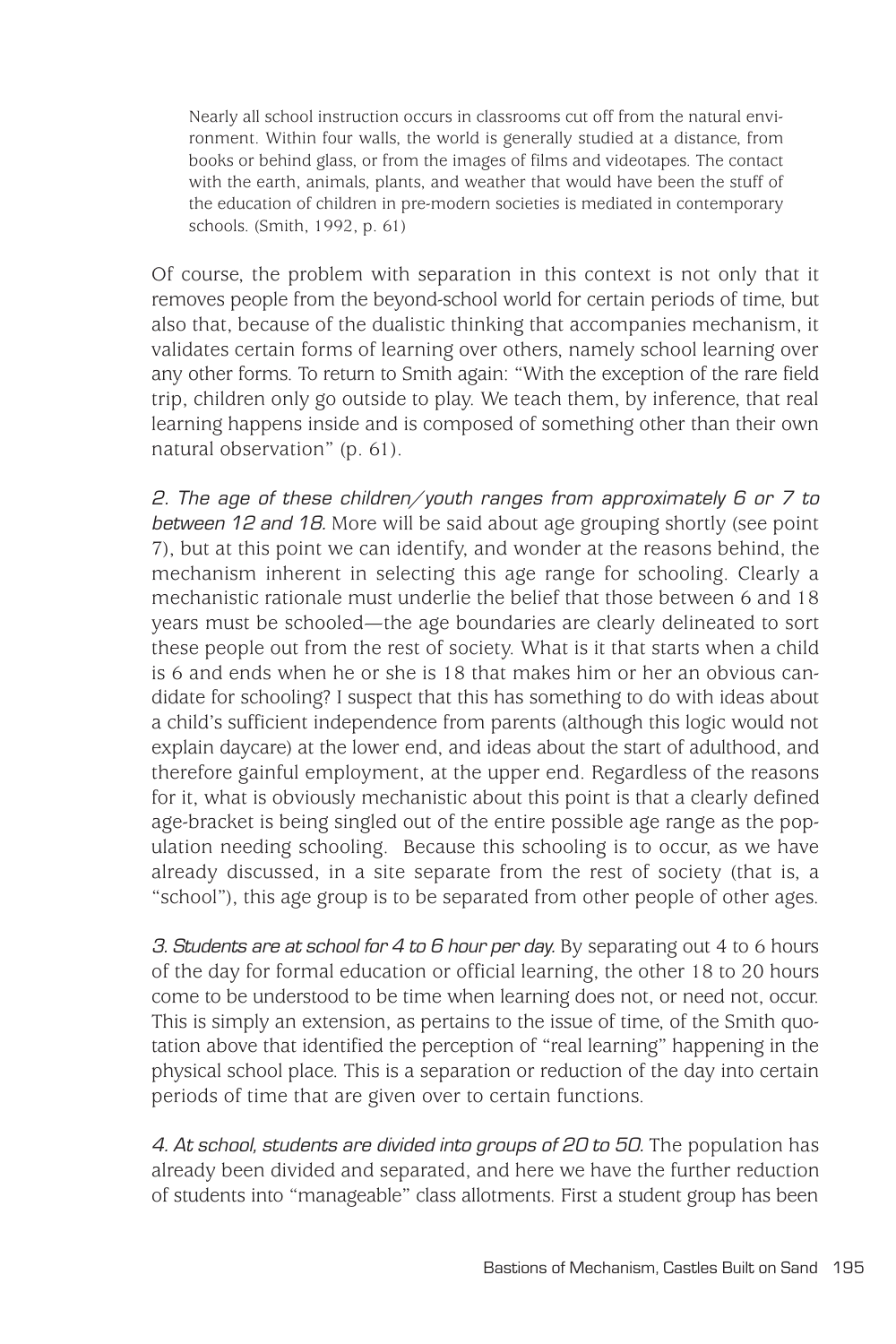selected out of society as a whole, and then this group is further broken down into more specialized units revealing an example of how mechanism works on multiple levels within our schooling model.

5. Students work with a single adult (a "certified" teacher) in a single room. Here we have language that illustrates specialization pursued until there is an achievement of the individual unit, as evidenced by the word "single." One adult, or "teacher," is placed "in-charge" (I use the phrase consciously) of a class or course. This practice is rife with mechanistic and dualistic beliefs: adults govern children, adults teach and children learn, adults direct and children obey, and each adult controls one grouping of students or directs one subject (see point 6). (These beliefs are admittedly not acted upon universally. There may indeed be classrooms where children do some of the teaching. However, I think this is a generalization that holds true in terms of the tradition of schools.) The final aspect of this point, the emphasis on learning "in a single room," is further evidence of the approach to place discussed in point 1. Point 1 identified the need for a separate building called a school; this one identifies the need for this single school itself to be broken down into separate single rooms.

6. Especially at the "upper grades," students work for discrete periods of 40 to 60 minutes, each devoted to a separate "subject." Of all aspects of our model of schooling it is perhaps the specialized structure of the disciplines that has garnered the most criticism in print to date. Indeed the notion of integration in which "the curriculum is more appropriately organized around broad themes or issues, through which the knowledge and skills of traditional subjects are taught in interconnected ways" (Pike & Selby, 1999, p. 20) as an alternative to the structure of the disciplines has achieved fairly common currency, although it too remains largely unrealized to any great degree in a practical sense, particularly at the high school level. At root here is the construction of a curriculum, or the division of a curriculum into a course list that would sound familiar to all of us, but that seems highly artificial when compared to, and in fact does not resemble in the least, the life that it expects to prepare students for. It should be noted that this is in no way a new complaint. Almost 90 years ago, Whitehead (1929) wrote the following:

There is only one subject-matter for education, and that is Life in all its manifestations. Instead of this single unity, we offer children—Algebra, from which nothing follows; History, from which nothing follows; a Couple of Languages, never mastered; and lastly, most dreary of all, Literature, represented by plays of Shakespeare, with philological notes and short analyses of plot and character to be in substance committed to memory. Can such a list be said to represent Life, as it is known in the midst of the living of it? The best that can be said of it is, that it's a rapid table of contents which a deity might run over in his mind while he was thinking of creating a world, and has not yet determined how to put it together. (p. 18)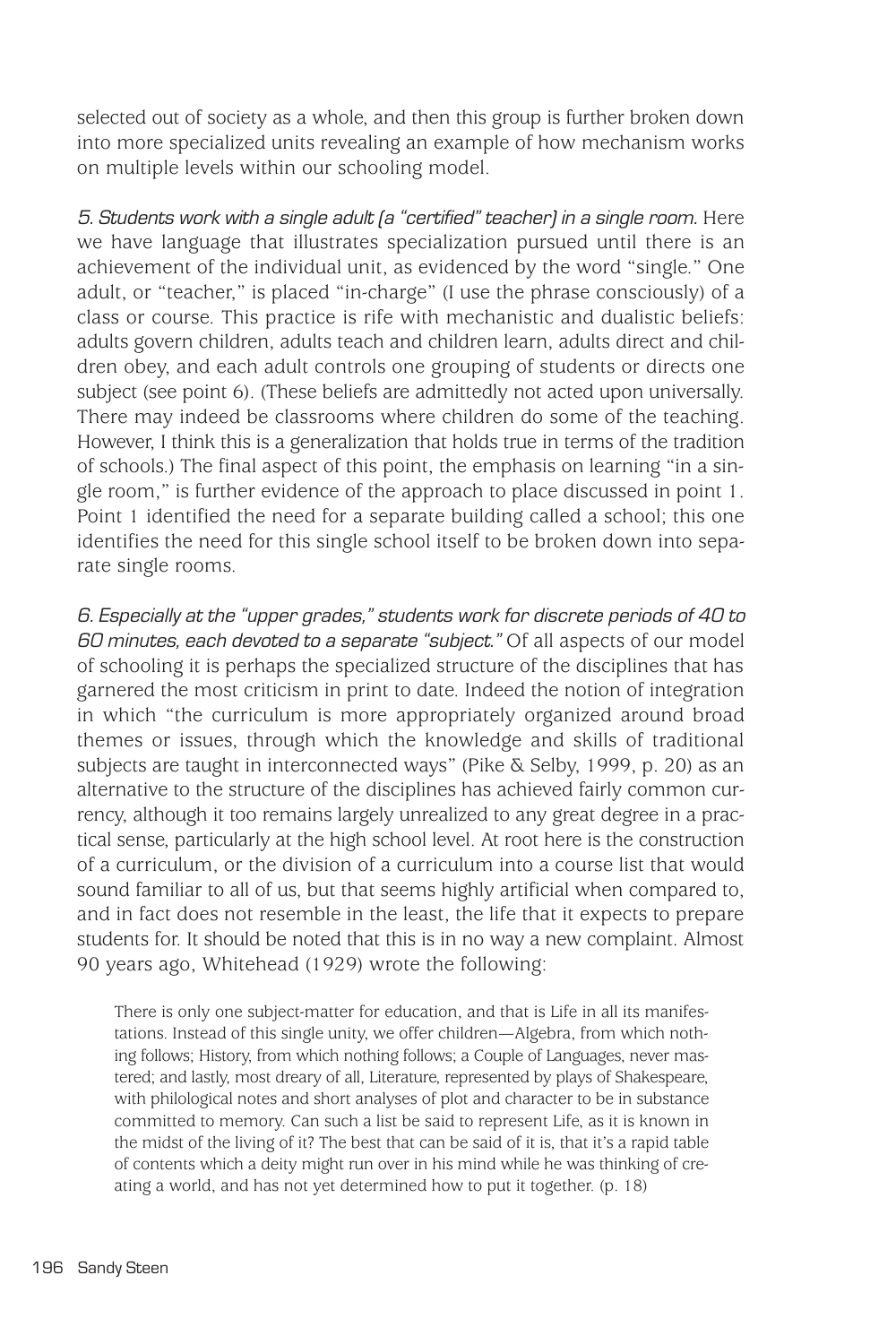This sort of curriculum construction is completely consistent with a worldview in which the whole is the sum of its parts, phenomena are viewed in isolation and understood through reduction, and knowledge is divided into separate subjects or disciplines. In a more recent passage that much more directly connects the phenomenon of a reductionist curriculum to environmental issues, Orr (1994) writes the following:

We have fragmented the world into bits and pieces called disciplines and subdisciplines, hermetically sealed from other such disciplines. As a result, after 12 or 16 or 20 years of education, most students graduate without any broad, integrated sense of the unity of things. The consequences for their personhood and for the planet are large. For example, we routinely produce economists who lack the most rudimentary understanding of ecology or thermodynamics. This explains why our national accounting systems do not subtract the costs of biotic impoverishment, soil erosion, poisons in our air and water, and resource depletion from gross national product. We add the price of the sale of a bushel of wheat to the gross national product while forgetting to subtract the three bushels of topsoil lost to grow it. As a result of incomplete education, we have fooled ourselves into thinking that we are much richer than we are. The same point could be made about other disciplines and subdisciplines that have become hermetically sealed from life itself. (p. 11)

But not only is the curriculum reduced to separate, "unrelated" subjects. The further one progresses through school, or the higher one climbs on the grade ladder, the more specialized the study of these very same subjects becomes. Students are likely to take the same courses each year (for example, math, science, social studies, or language arts), but the concern of each subject in each year is likely to be material of greater detail, or more minute focus, that builds on the more general information of the previous year. Again, multiple layers of mechanism exist throughout the model. Separation and specialization are to be found around every corner.

Finally, because it is related to the mechanism of the structures of the disciplines approach, while on this topic it is important to at least acknowledge the dualism of the sciences-humanities divide that still defines most curricula. As Selby (1999) has written, "the science-humanities segregation in curriculum at all levels reflects the nature-human divide spawned by mechanistic science" (p. 135). While the two different elements of this dualism are understood as separate ways of knowing and are therefore rarely explored in concert, they are also valued differently. Where science is commonly assumed to be demanding and important work, the arts are all too often seen as a lax and fanciful pursuit. This perception can be traced directly back to Enlightenment thinking and the valuation of certain forms of knowledge over others. We have Galileo to thank for the belief that that which is measurable alone is omnipotent, and this belief necessarily limits the role played by the arts.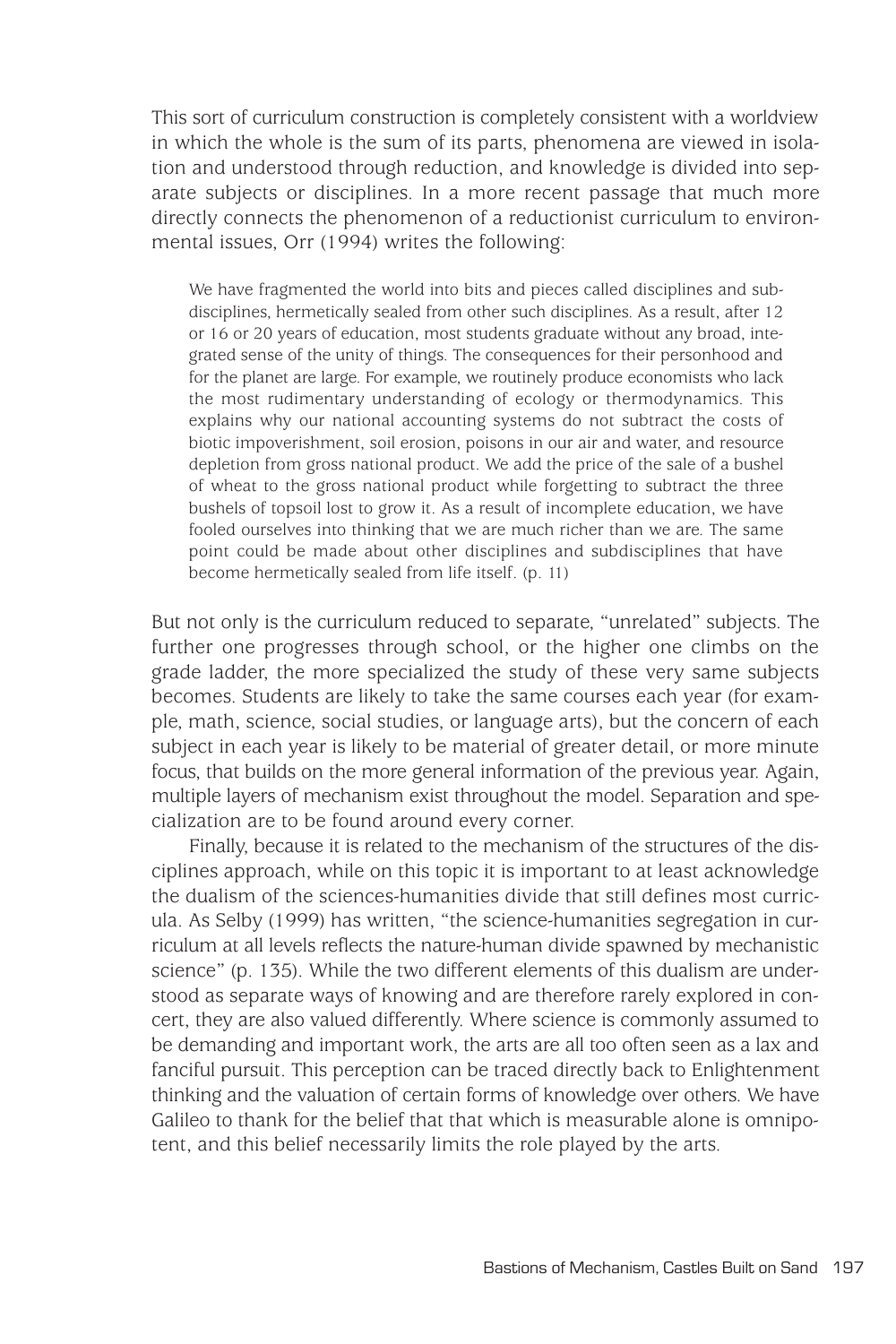7. This subject is "studied" and "learned" by a group of young people of roughly the same age. Here we have further specialization according to age. Not only is a certain segment of the population identified as needing to be schooled, but once youth are there, they are further classified by age. As with their separation-out from society at large, their ability to learn from those outside their same age peer group has once again been limited. There has recently been a resurgence of talk about multiple-age classrooms which are designed specifically to address this problem. The justification behind them is that they will allow students to share learning opportunities (including leadership and modeling opportunities) with other children of different ages. It is important to note that mixed-age groupings do not represent a new phenomenon, but rather a return to an old practice in order to address newly arisen concerns. Additionally these same-age groups may be further divided and categorized by the mechanistic educational practice of "streaming"—determining class groupings from a pool of same-age peers based on some judgment of ability level. (As will be discussed under point 11, testing, such as that used to determine this student capability is also often strongly mechanistic in its approach.)

8. Students use supporting learning materials (e.g., books, worksheets, chalkboards, and often more "sophisticated" equipment) and, in technical/scientific areas, use laboratories, workbenches, and practice sites. These learning materials again distance students from beyond-school experience and reduce or compartmentalize this experience. Again we see the hegemony of certain forms of knowledge—if something is written down or recorded or explored in objective or empirical fashion it is of greater worth than, say, an imagined or felt or lived experience which, it is implied, is not to be trusted. As with the incremental specialization of distinct subjects at each grade level, these learning materials also become increasingly specialized. A topic is understood by working with books and worksheets that explore it in finer and finer detail.

9. This learning is determined by a standard curriculum, which is set by an authority level much above the individual school (normally the central or provincial/state government) and which all are expected to "cover" in an "age graded" fashion. A standard or centralized curriculum is profoundly anti-ecological in that it ensures that everyone in the affected area learns, or is presented with, the same information. This type of curriculum, by definition, limits the potential for regional variation. This is particularly worrisome for, as Capra (1999) reminds us in his discussion of the principles of ecology, "diversity assures resilience" (p. 6).

10. "Adults," assumed to be more knowledgeable, "teach" and students "receive instruction" from them. We touched on this point earlier in our discussion of the one "certified" teacher per classroom phenomenon. What is most important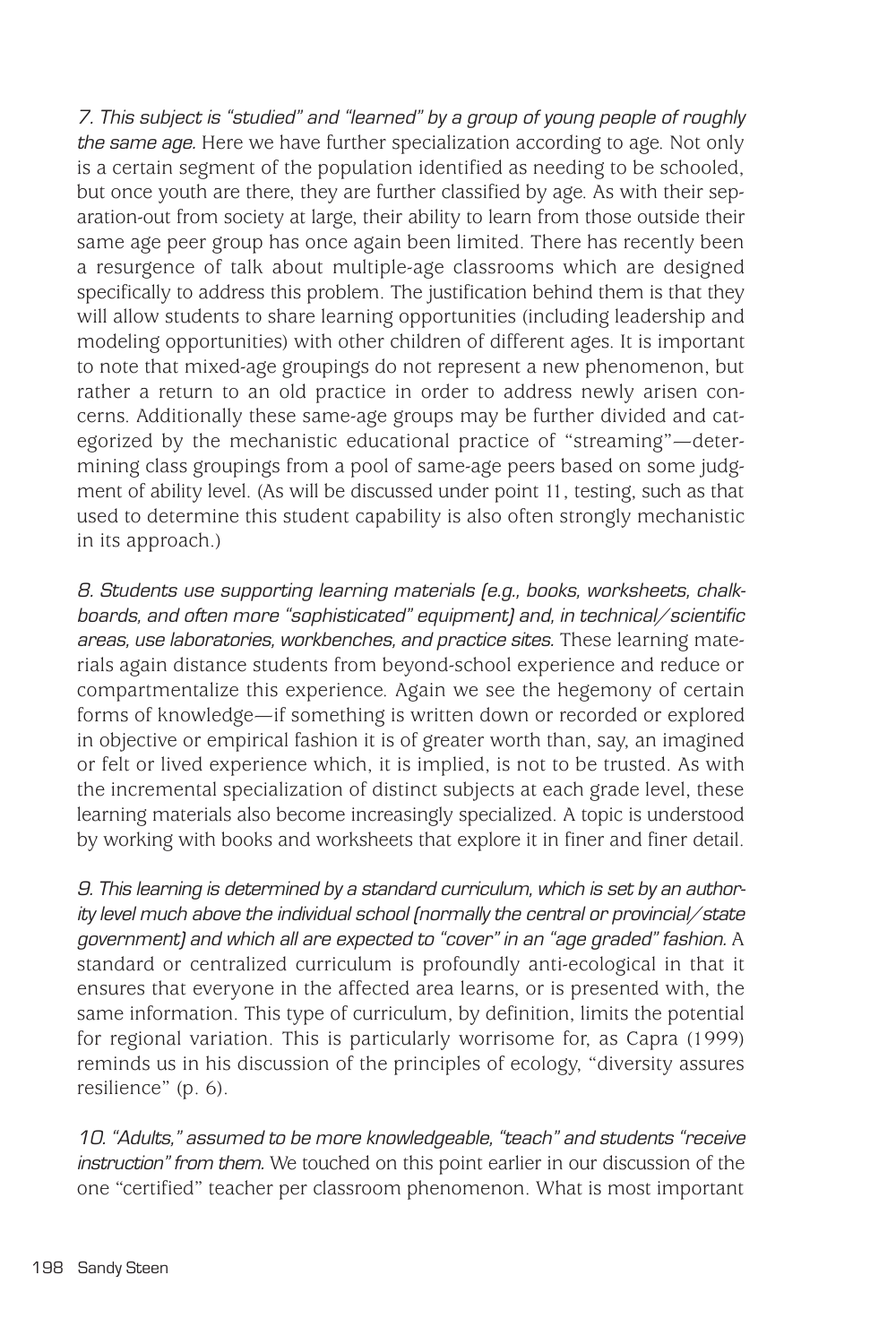to mention here is the obvious asymmetrical dependence that is cultivated between teacher and pupil, as opposed to a symmetrical dependence between co-learners (Gough, 1992, p. 63). One would be justified in wondering, if the goal is to have students become strong learners, would the best model for them not be another learner (as opposed to a "teacher")?

11. Teachers and/or central exam systems evaluate students' ability to repeat back what they have been taught, and provide formal recognized certificates for "passing" particular "grades" or "levels." This point speaks to the empirical or objectivist evaluation of student learning. Have students learned the pieces of information that they are required to "know"? Standardized evaluation, or central exam systems, ensure conformity with the standard curriculum already mentioned. Assessment of this type tends to be mechanistic in that it depends highly on quantitative methods (such as multiple choice questions, the results of which can be easily computed). Standardized testing of this sort continues to predominate as it is seen as accurate and objective—witness the emphasis that is still placed on the SATs in the United States. The mechanistic construction of advancing on to certain grades or levels has also already been referred to above. Ultimately, this structure could leave students with the false belief that at some point they will have "completed" their education.

What is emerging quite clearly here is a picture of schooling as a thoroughly regimented world—basically a model of school as factory. Is it surprising that students would develop a mechanistic worldview after 12 or 13 years in such a system? I am not suggesting that schools alone share the blame here, indeed the same lessons are taught in the world beyond school walls. But what are schools doing to challenge the formation of such a worldview? In fact, I would ask are schools, as we know them, even capable of producing students with an alternative, in this case holistic or ecological, worldview? What could be called elements of holistic education have certainly been making inroads. We hear more and more often the call for a greater emphasis on discovery-based learning, on emergent curriculum, on cooperative learning, and on critical thinking. As already mentioned the practice of integration especially has been gaining ground or enjoying increased attention. The strength of integration is that it stresses the "inters"—interaction, interconnection, interdependence, and interrelationships. These are all good things, no doubt, and are key if our goal is to aid in the development of a more holistic worldview. However, we have to ask, does classroom integration go far enough? Does integration sufficiently address a mechanistic approach to schooling, or is it simply one more tactic that can be worked into our model of schooling that will leave unchallenged its current form? Will any of the novel methodologies mentioned earlier in this paragraph have the desired effect if they are simply slotted into the overall mechanistic structure of schooling?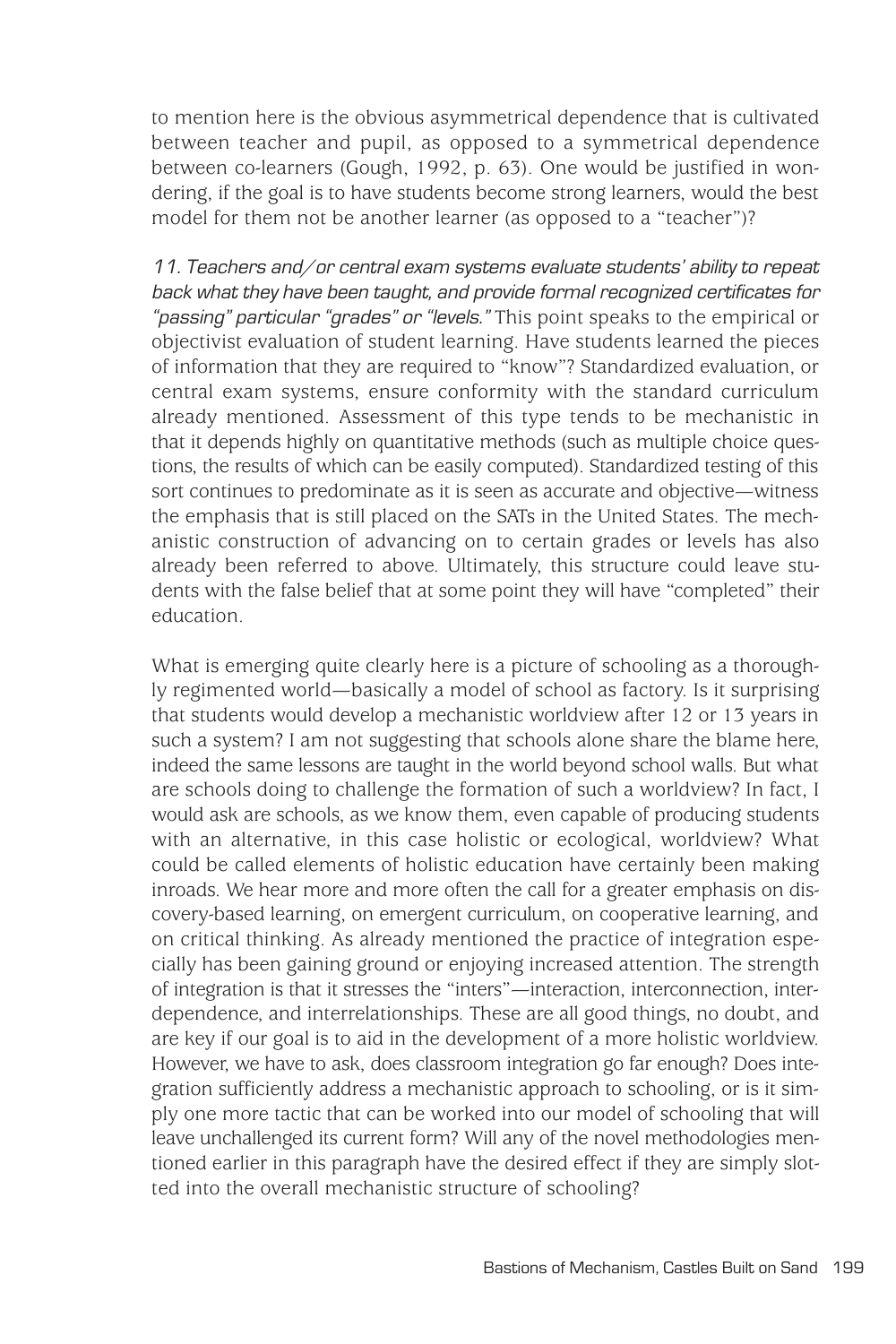Consider for a moment a situation where a group of twenty 13-year-old grade 8 students are cooperatively engaged in a problem-based learning project that they have chosen for their "Soils" class, say, on how to prevent bank erosion in a stream that runs through their school's property. Sixty minutes into the class a bell goes off and the children drop what they are doing and happily move on to their next class, "Studies of Population." According to many in the environmental and holistic education movements, we have here a highly agreeable form of education. It is emergent—the children themselves have decided on a project that they are interested in; it is integrated—the classes are "Soils" and "Population" rather than Math, Science, and Art (but would include elements of all of these); it employs critical thinking skills they are solving a distinct problem; and it is cooperative in that they are working on this issue as a group. But now consider how little this scenario actually varies from the model of schooling outlined earlier, and it becomes obvious that mechanism continues to influence it heavily: Groups of 20 same-age peers are artificially lumped together and cut off from other community members, of all ages; even though it is highly integrated, having a class on soils reflects reality about as much as a class in math or English; learning is still confined to a distinct school site, and not situated in or spread throughout the entire community; and, perhaps most damning of all, the school day is still governed by the school bell—the enemy of unhindered, self-determined, and self-directed investigation everywhere. And yet this would count as a model of education that many in the environmental education movement recommend moving towards.

We have stuck so far to a discussion of the form of schooling in this piece and have not dwelt on its function. Space limits a lengthy discussion of this topic here, however it deserves to be noted that if the function of schooling is primarily economic, then the model that we have discussed in this piece is entirely appropriate. The economic rationale of schooling that Aronowitz and Giroux (1993) are referring to when they suggest that schools treat students as "future participants in the industrial-military order," and that schools are "merely training sites for occupational positions in the corporate order" (p. 220), is highly mechanistic in that it is esteemed above and beyond other possible purposes of education. To concentrate on an economic rationale while denying an ecological one smacks of mechanism; it is to attempt to separate the inseparable. Ultimately I think a key question here is: if our economic system is one that views the earth as "exploitable for profits" (Merchant, 1992, p. 42) and has, in effect, wrought the ecological crisis that we face, and indeed continues to cause this crisis to worsen, then by educating students to fit into this system, are we not preparing them for a system that we know is broken?

How is this mechanism to be addressed? How can schools begin to work towards producing students more capable of ecological thought? Previous attempts to have schooling address the environmental crisis have included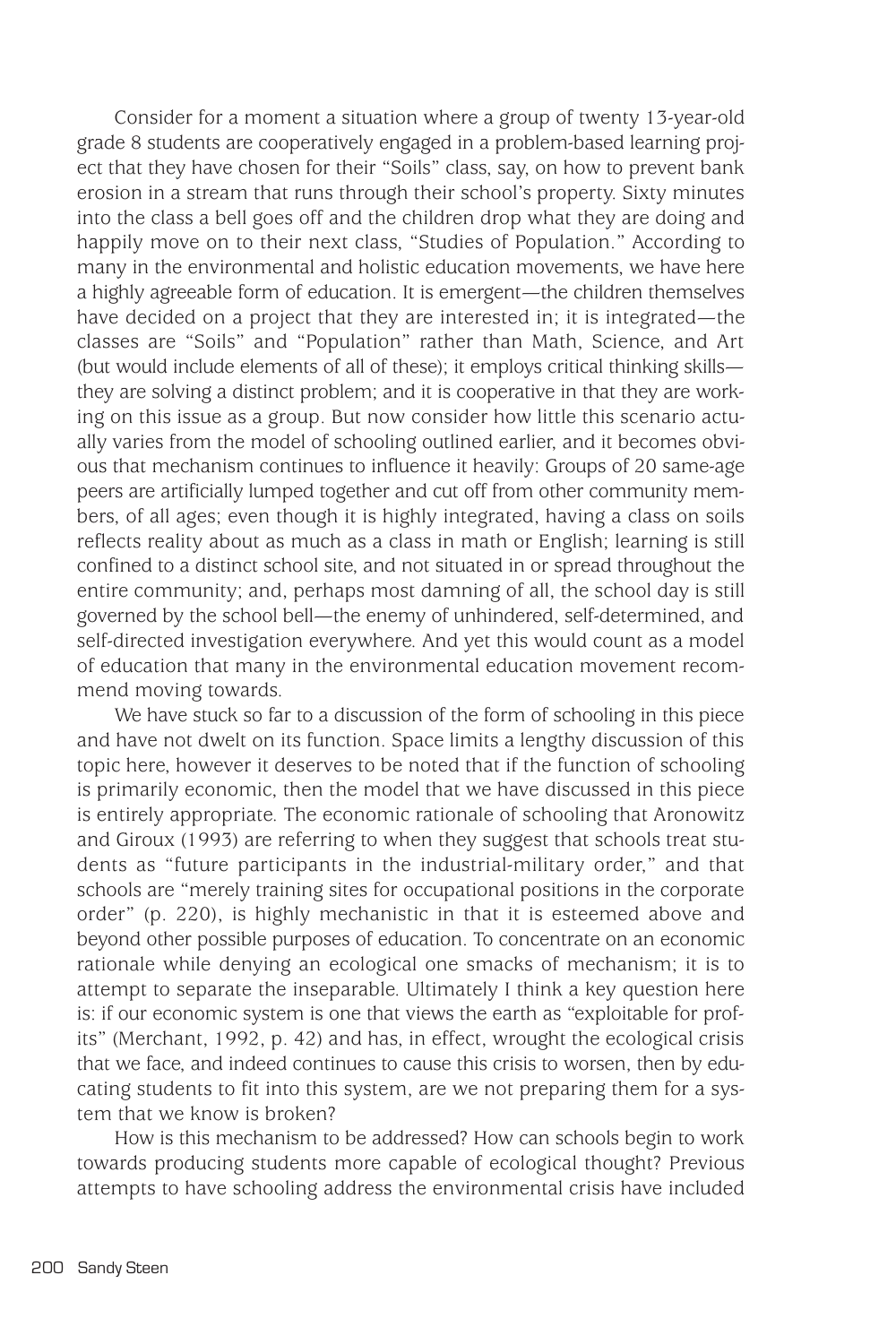the introduction of this issue into the curriculum, usually within the realm of the sciences. It should be obvious at this point why this approach has not been, and cannot be successful. It is a mechanistic solution that saw this subject fit into the existing dominant model of schooling and that demanded no transformation. As Berry (1999) has written:

The difficulty cannot be resolved simply by establishing a course or a program in ecology, for ecology is not a course or a program. Rather it is the foundation of all courses, all programs, and all professions because ecology is a functional cosmology. Ecology is not a part of medicine; medicine is an extension of ecology. Ecology is not a part of law; law is an extension of ecology. So too, in their own way, the same can be said of economics and even the humanities. (p. 84)

We need to look beyond these piecemeal, "band-aid" solutions. Clearly, change on a larger scale is required.

A movement that stands apart from formal schooling, and in many ways is diametrically opposed to it, and one that could be a powerful ally here is the deschooling movement. As Weston has observed in this journal (1996), little connection has been made to date between the deschooling and environmental education movements. Environmental education is struggling for legitimacy in schooling, but continues to be interpreted as an extreme, or fringe, special-interest field. Deschoolers, on the other hand, are also seen as a fringe group in that they are fighting against schooling as a whole. But these two movements have much to offer each other, and it is odd that this relationship has yet to be developed. (I imagine this is because one group is trying to work itself into the schooling model, and the other is working to get away from it.) They would both be, for example, committed to an education that finds people outdoors more often, and should both be, for the reasons outlined in this paper, opposed to the mechanism inherent in schooling as we know it. It is precisely the (potential) lack of structure inherent in the deschooling approach, and the possibility of a limitless number of individual approaches to education that is of interest to us here. The mechanism in a mandated system cannot hold sway over an individual who creates an alternative to this system. With less required structure, we will likely find that mechanism enjoys less of a hold.

More specifically, what practices are possible with deschooling that the schooling model can learn from if it seeks to weaken the role played by mechanism? First off, and most notably, deschooling offers the potential for a high dosage of experiential outdoor education—education, unlike our schooling model, that puts people in regular and intimate contact with the natural world and would allow them to more easily witness, and act in accord with the principles of ecology. As Orr (1994) puts it, "I am proposing a jail break that would put learners of all ages outdoors more often" (p. 52). After all, "we are not likely to fight to save what we do not love" (p. 46), and we will not love what we do not know. Indeed, deschooling allows for learning experiences that are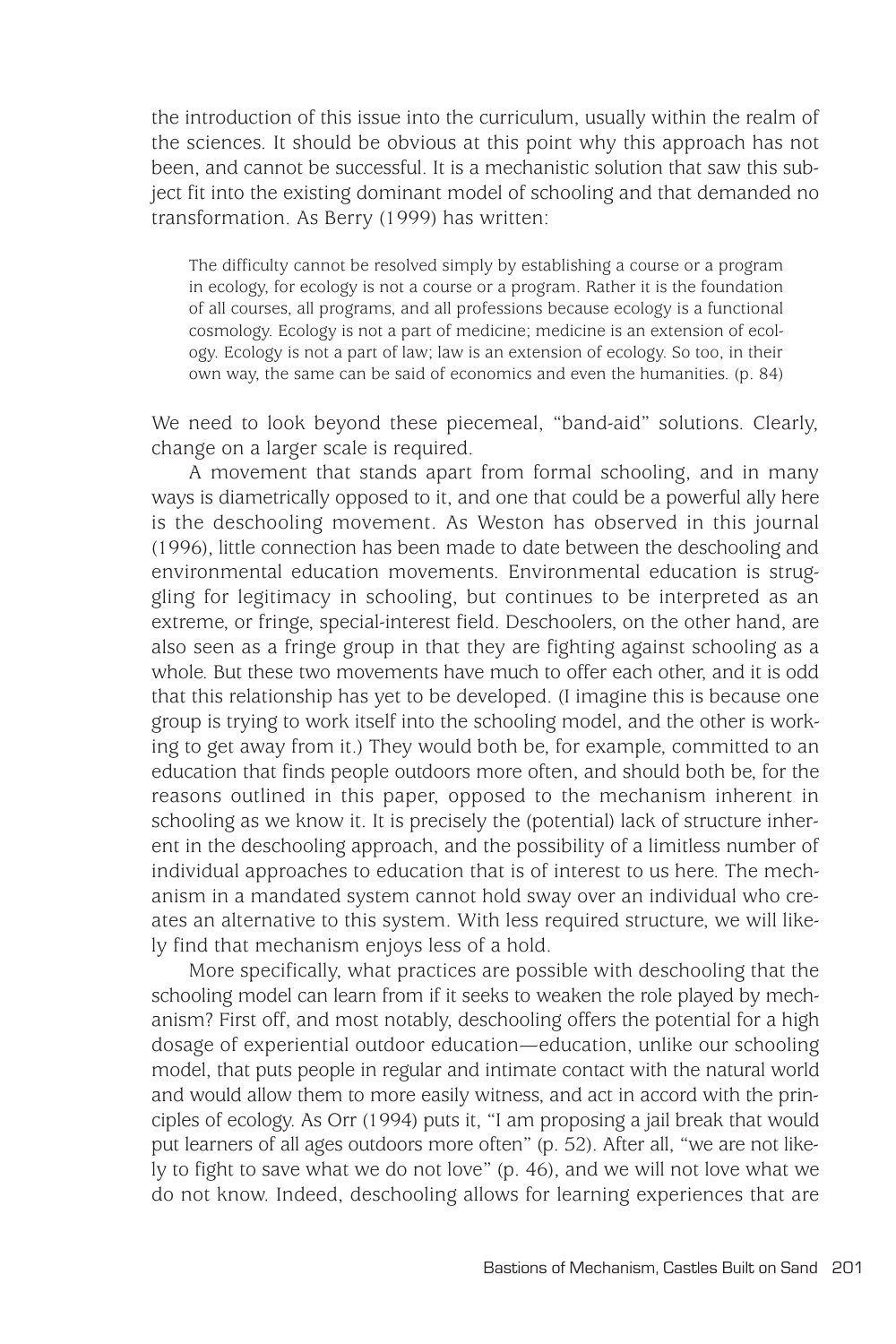spread across the community, including both the natural and built environments. People, using this model, have the opportunity to learn in a variety of "real-life" situations, rather than be cloistered in a highly constructed, regimented environment. Deschooling improves on the practice of integration in that, rather than study a "reality-based" theme using a conglomerate of separate disciplines, there is no difference between what students are learning and the world beyond this schooling. This approach also allows for the creation of opportunities to interact with a variety of community members—people of different ages, of different cultural backgrounds, of different socio-economic classes—that a student may never encounter through traditional schooling due to the number of other competing pressures. Finally, and this is key, deschooling creates an opportunity for self-directed learning and so strips certain establishments of the ability to consciously or unconsciously promote a specific worldview.

Schools, as we know them, can be understood as castles built on sand. As impressive as they are, these stalwart and timeworn bastions are built on shaky foundations and may not be much help in facing the challenges of the future. But this is not a piece entirely against the idea of schools. I do not think deschooling alone is the answer, just as any one solution alone cannot be the answer. Rather, I am suggesting that because schooling tends to be defined by mechanism, and deschooling offers some potential insight into ways around this mechanism, our schooling model would do well to pay attention to the deschooling movement and glean what it can in order to strengthen itself. It is time to ask, what could a "deschooled school system" look like? How could such a system improve schooling? How might it strengthen environmental education in particular, and what would its limitations be? The task ahead in terms of reforming schools in this manner is immense. But if the best we can do is tinker around with first-order changes to the system, then we run the risk, to borrow from Fullan (1991) again, of simply getting "better at a bad game" (p. 347).

## Notes on Contributor

**Sandy Steen** is a high school humanities educator in Toronto, Canada. He has previously taught in Vancouver and on the north coast of British Columbia. A longer version of this piece was the Major Research Paper component of a Masters degree at the Ontario Institute for Studies in Education, University of Toronto.